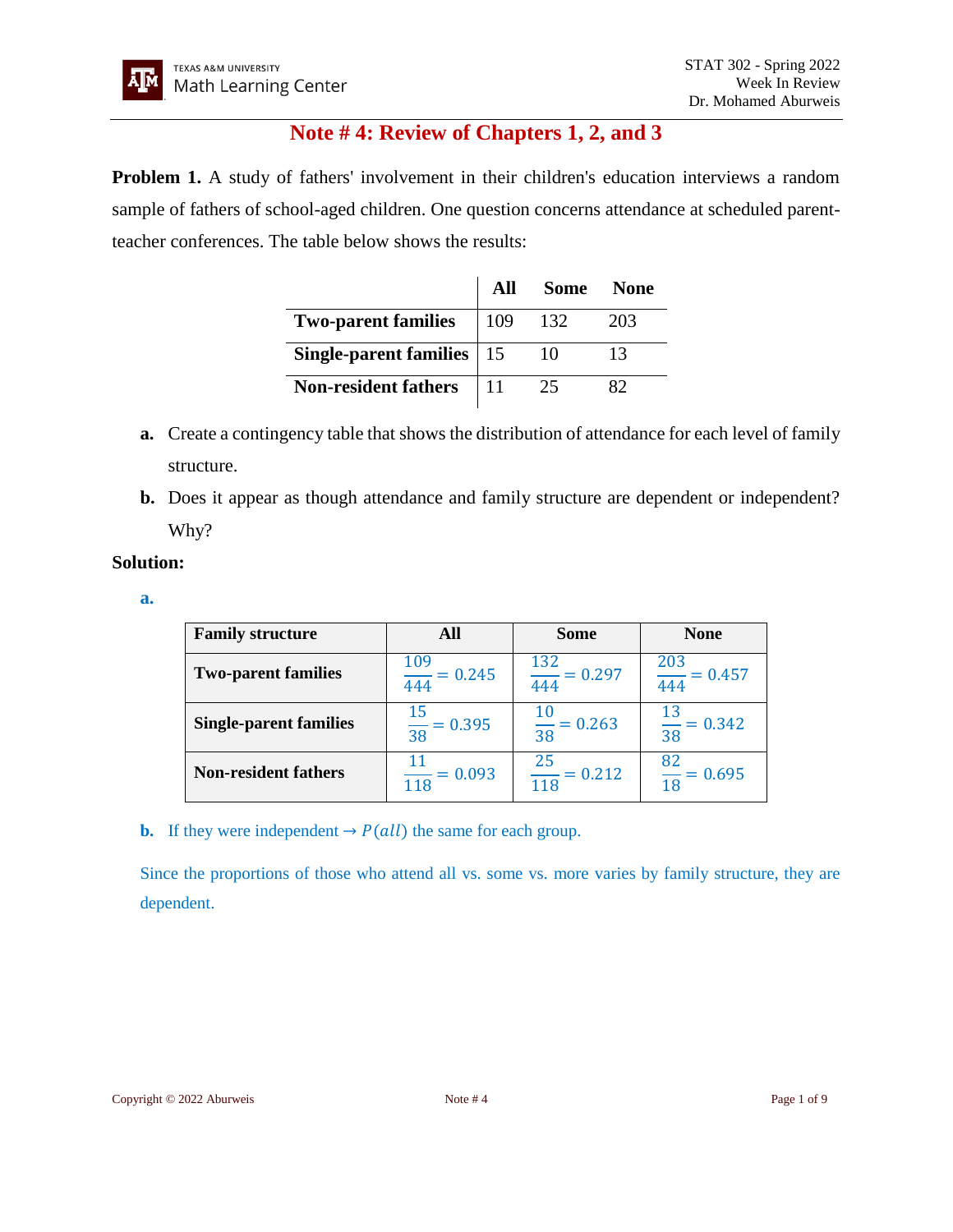**Problem 2.** The Stanford University Heart Transplant Study was conducted to determine whether an experimental heart transplant program increased life span. Each patient entering the program was designated an official heart transplant candidate, meaning they were gravely ill and would most likely benefit from a new heart. Some patients got a transplant and some did not. The variable transplant indicates which group the patients were in; patients in the treatment group got a transplant and those in the control group did not. Another variable called survived was used to indicate whether or not the patient was alive at the end of the study. Of the 34 patients in the control group, 30 died. Of the 69 patients in the treatment group, 45 died. Researchers also measured the third variable for each patient, survival time, which recorded the

length of time each patient survived for.



- **a.** What proportion of patients in the treatment group died?
- **b.** What proportion of patients in the control group died?
- **c.** Based on the mosaic plot, is survival independent of whether or not the patient got a transplant? Explain your reasoning.
- **d.** What do the box plots suggest about the efficacy (effectiveness) of the heart transplant treatment?

### **Solution:**

- **a.**  $P(\text{died } | \text{trt.}) = \frac{45}{69}$  $\frac{45}{69}$  = 0.652
- **b.**  $P(\text{died}|\text{control}) = \frac{30}{34}$  $\frac{30}{34} = 0.882$
- **c.** No, survival rates are different for treatment vs. control, they are dependent.
- **d.** While a large proportion of those in the treatment group died before the end of the study, on average their survival time was longer than those in the control group.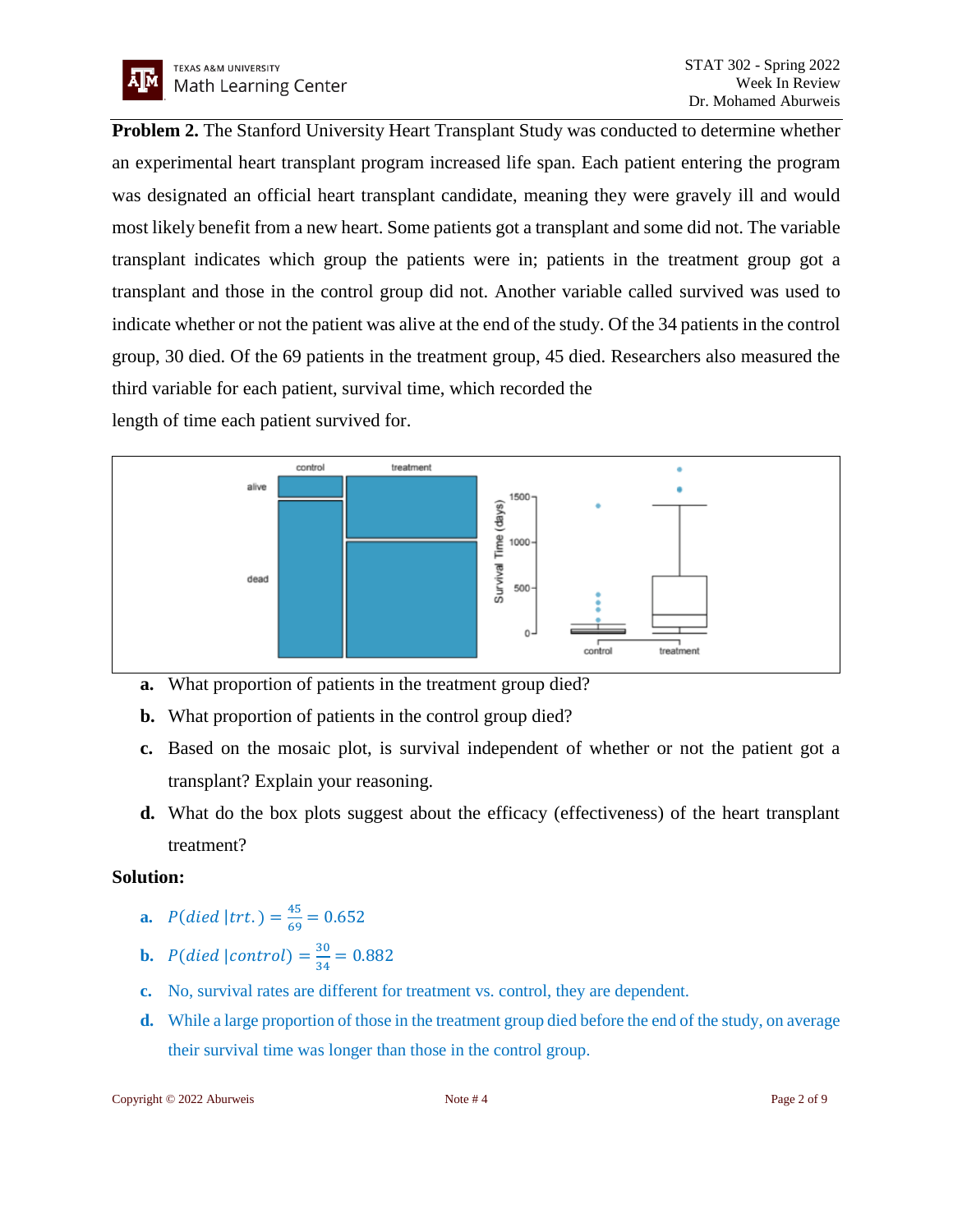

**Problem 3.** The following set of boxplots shows the 5-number summary for the ages of all Oscar Winning Actors from 1975 to 2004, split by gender. Based on these boxplots, does it appear that there is evidence that the typical age for males is different from the typical age for females?

#### Ages of Oscar Winning Actors from 1975 to 2004 Female Male ¥  $\frac{1}{100}$  $\frac{L}{\sigma}$  $40$ 60 Age

#### **Solution:**

Maybe - the median ages for these two samples are different, however, their interquartile ranges (IQR) overlap quite a bit (possibly very similar).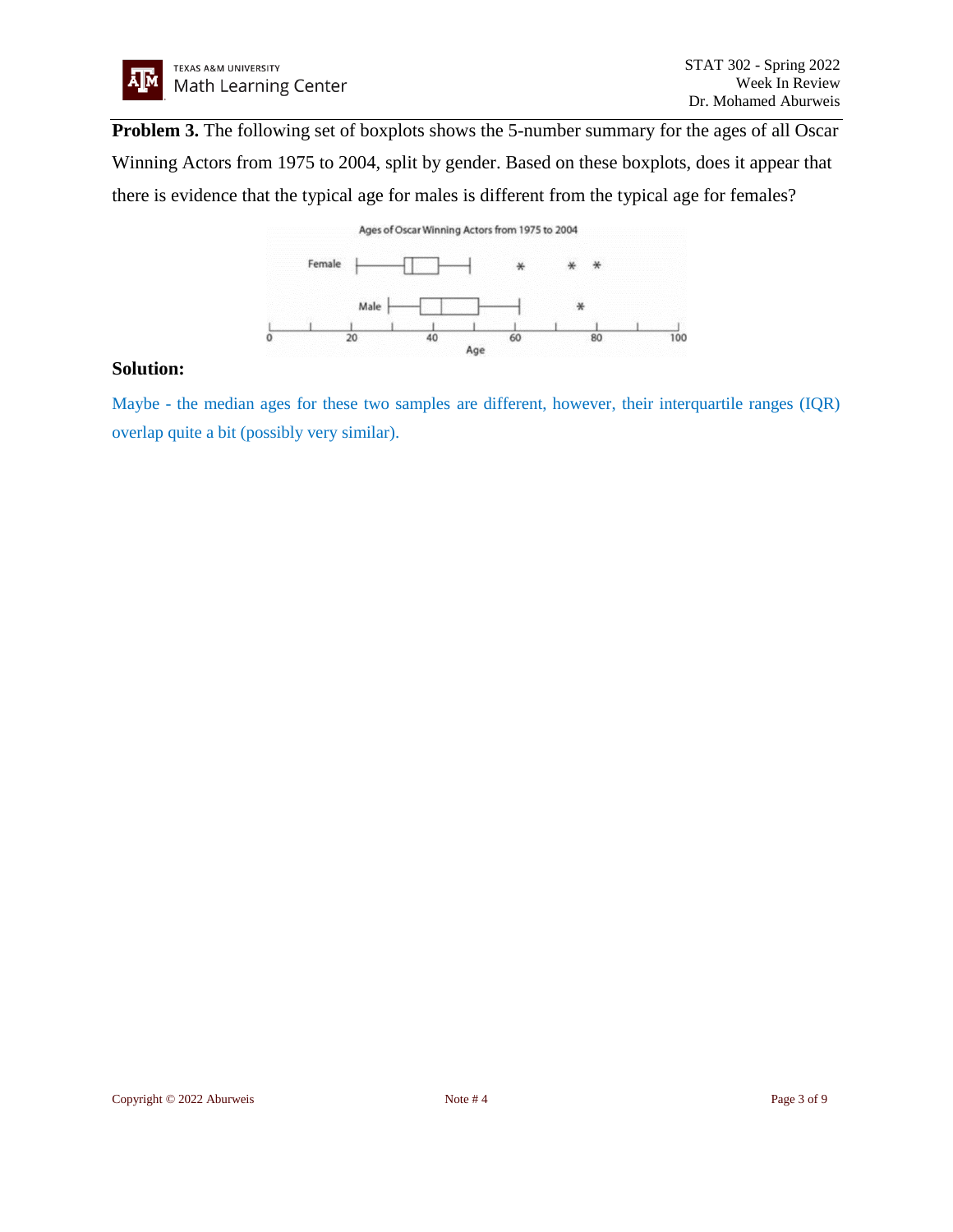



### **Solution:**

Histogram 1: uniform, symmetric, no outliers → **Boxplot B**.

Histogram 2: unimodal, skewed right, no outliers → **Boxplot C**.

Histogram 3: unimodal, symmetric, potential outlier → **Boxplot A**.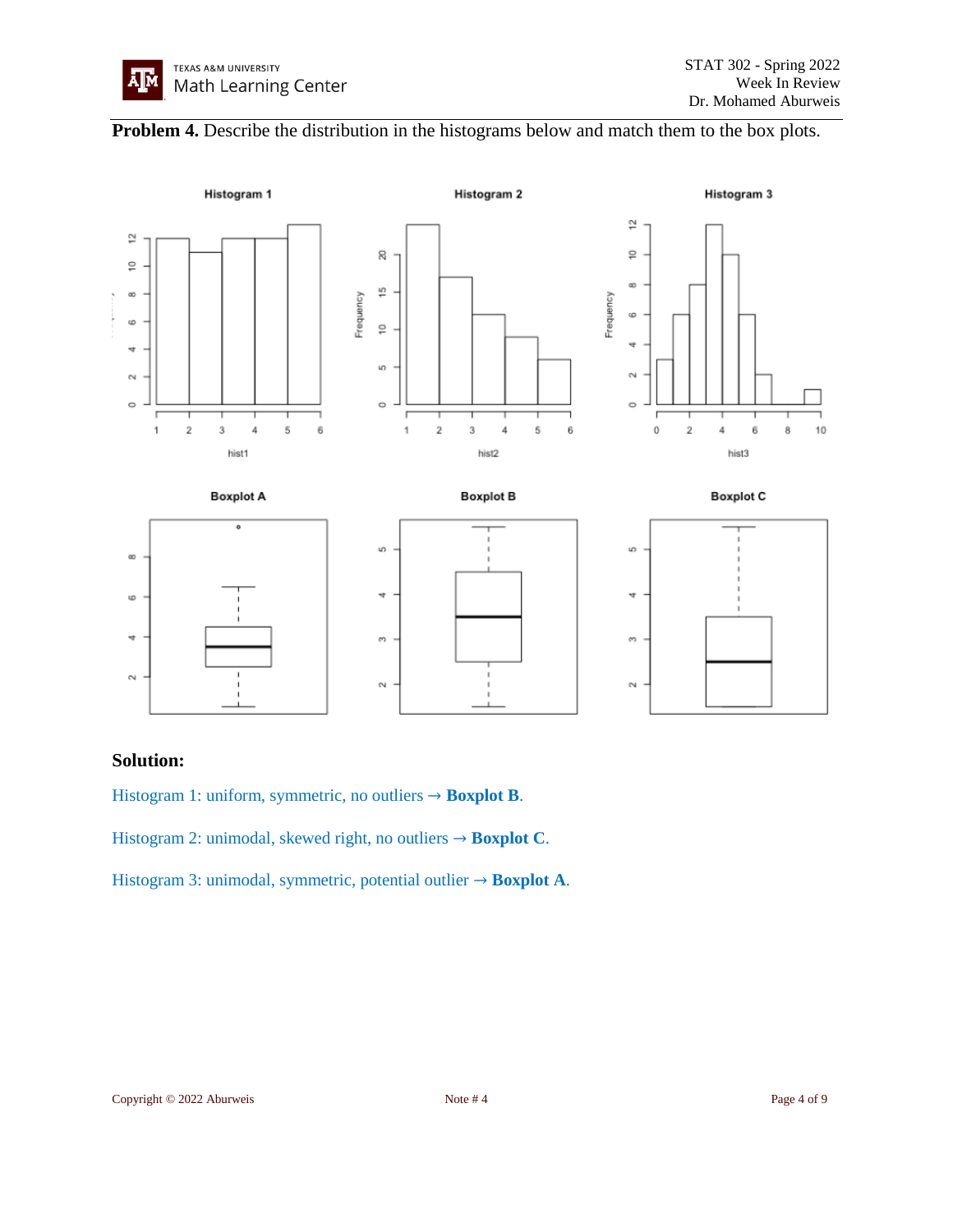**Problem 5.** The *smallpox* data set provides a sample of 6,224 individuals from the year 1721 who were exposed to smallpox in Boston. Doctors at the time believed that inoculation, which involves exposing a person to the disease in a controlled form, could reduce the likelihood of death. Each case represents one person with two variables: *inoculated* and *result*. The variable *inoculated* takes two levels: *yes* or *no*, indicating whether the person was inoculated or not. The variable *result* has two outcomes: *lived* or *died*, indicating whether the person survived or not. This data set is summarized below.

|              | Yes | No   | Total |
|--------------|-----|------|-------|
| <b>Lived</b> | 238 | 5136 | 5374  |
| <b>Died</b>  | 6   | 844  | 850   |
| <b>Total</b> | 244 | 5980 | 6224  |

- **a.** What is the sample space?
- **b.** What is the probability that a randomly selected individual survived?
- **c.** What is the probability that a randomly selected individual who was inoculated survived?
- **d.** What is the probability that a randomly selected individual who was not inoculated survived?
- **e.** Does it seem like inoculation and survival are independent?

# **Solution:**

**a.** S = {(inoculated, lived), (inoculated, died), (not inoculated, lived), (not inoculated, died)}

**b.** 
$$
P(survived) = \frac{\# survived}{total \#} = \frac{5374}{6224} = 0.8634
$$

- **c.**  $P(survived|inoculated) = \frac{\text{\#} survived~and~inoculated}{\text{\#}inoculated} = \frac{238}{244}$  $\frac{258}{244}$  = 0.9754
- **d.**  $P(survived|not \text{ inoculated}) = \frac{\text{\# survived and not inoculated}}{\text{\# not inoculated}} = \frac{5136}{244598}$  $\frac{3130}{2445980} = 0.8589$
- **e.**  $P(survived)$  does differ based on inoculation status  $\rightarrow$  we believe they are dependent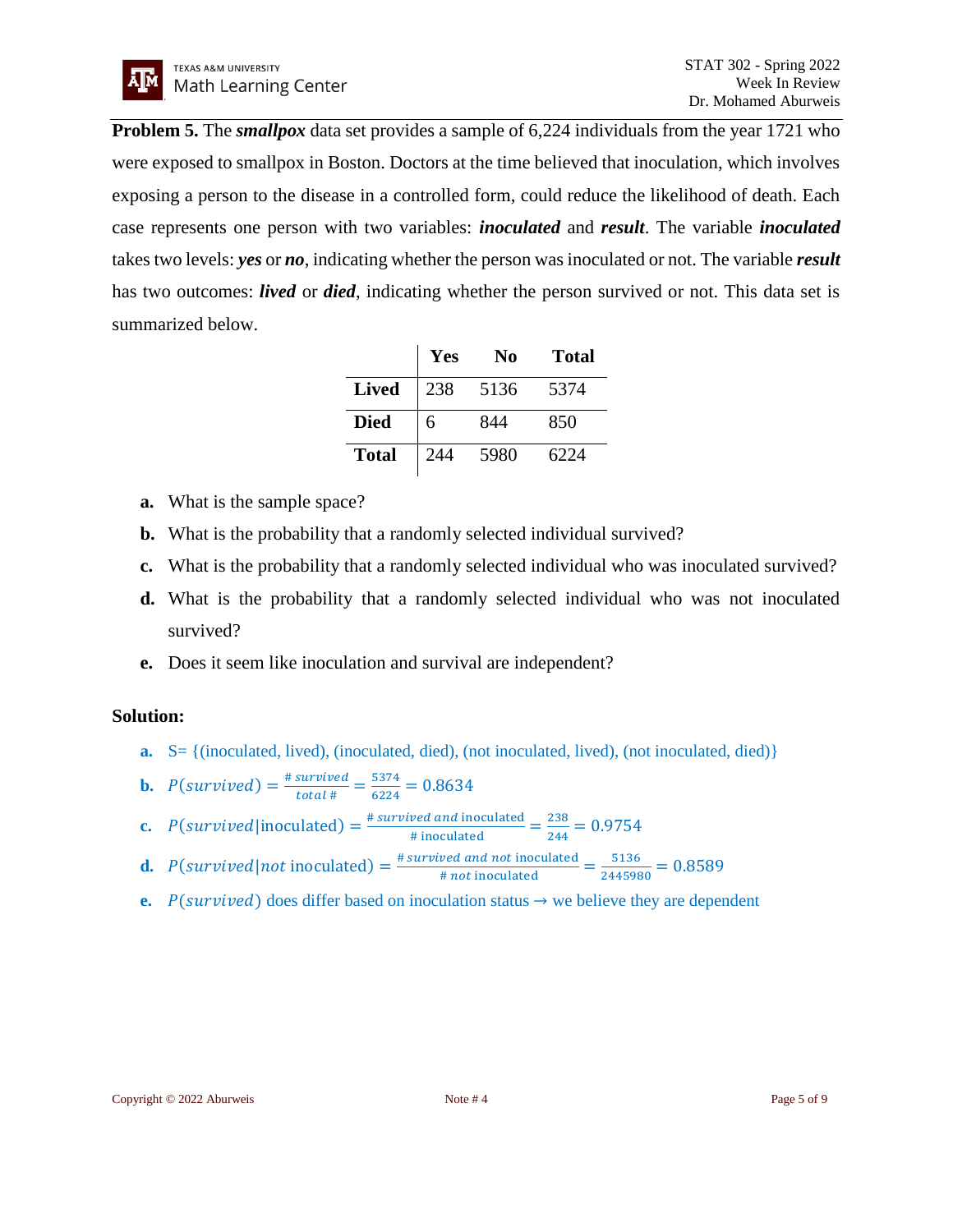**Problem 6.** A 2010 **SurveyUSA** poll asked 500 Los Angeles residents, "What is the best hamburger place in Southern California? Five Guys Burgers? In-N-Out Burger? Fat Burger? Tommy's Hamburgers? Umami Burger? Or somewhere else?" The distribution of responses by gender is shown below.

|                           |     | Male Female | <b>Total</b> |
|---------------------------|-----|-------------|--------------|
| <b>Five Guys Burgers</b>  | 5   | 6           | 11           |
| <b>In-N-Out Burger</b>    | 162 | 181         | 343          |
| <b>Fat Burger</b>         | 10  | 12          | 22           |
| <b>Tommy's Hamburgers</b> | 27  | 27          | 54           |
| Umami Burger              | 5   | 1           | 6            |
| <b>Other</b>              | 26  | 20          | 46           |
| <b>Not Sure</b>           | 13  | 5           | 18           |
| <b>Total</b>              | 248 | 252         | 50C          |

- **a.** Are being female and liking In-N-Out Burger best mutually exclusive?
- **b.** What is the probability that a randomly selected male likes In-N-Out the best?
- **c.** What is the probability that a randomly selected female likes In-N-Out the best?
- **d.** What is the probability that a man and a woman who are dating both like In-N-Out the best? Note any assumptions you make and evaluated whether you think they are reasonable.
- **e.** What is the probability that a randomly selected person like In-N-Out best or that person is female?

### **Solution:**

- **a.** No, 181females picked In-N-Out.
- **b.**  $P(\text{INO} | \text{male}) = \frac{\text{\# males and INO}}{\text{\# males}} = \frac{162}{248}$  $\frac{162}{248} = 0.65$
- **c.**  $P(\text{INO}|\text{female}) = \frac{\text{\# females and INO}}{\text{\# females}} = \frac{181}{252}$  $\frac{181}{252} = 0.72$
- **d.**  $P$ (male INO ∩  $f$ *emale INO*) =  $P$ (male INO) ×  $P$ ( $f$ *emale INO*) = 0.65 × 0.72 = 0.468 assume two people were independent valid? Maybe, don't know for sure.
- **e.**  $P(\text{INO}\cup female) = \frac{\# \text{INO} + \# females (\# \text{INO}\text{ and female})}{\# \text{total} \text{2}}$  $\frac{es-(\#lNO \ and \ female}{total \ 3} = \frac{343+252-181}{500}$  $\frac{252-181}{500} = \frac{414}{500}$  $\frac{414}{500}$  = 0.828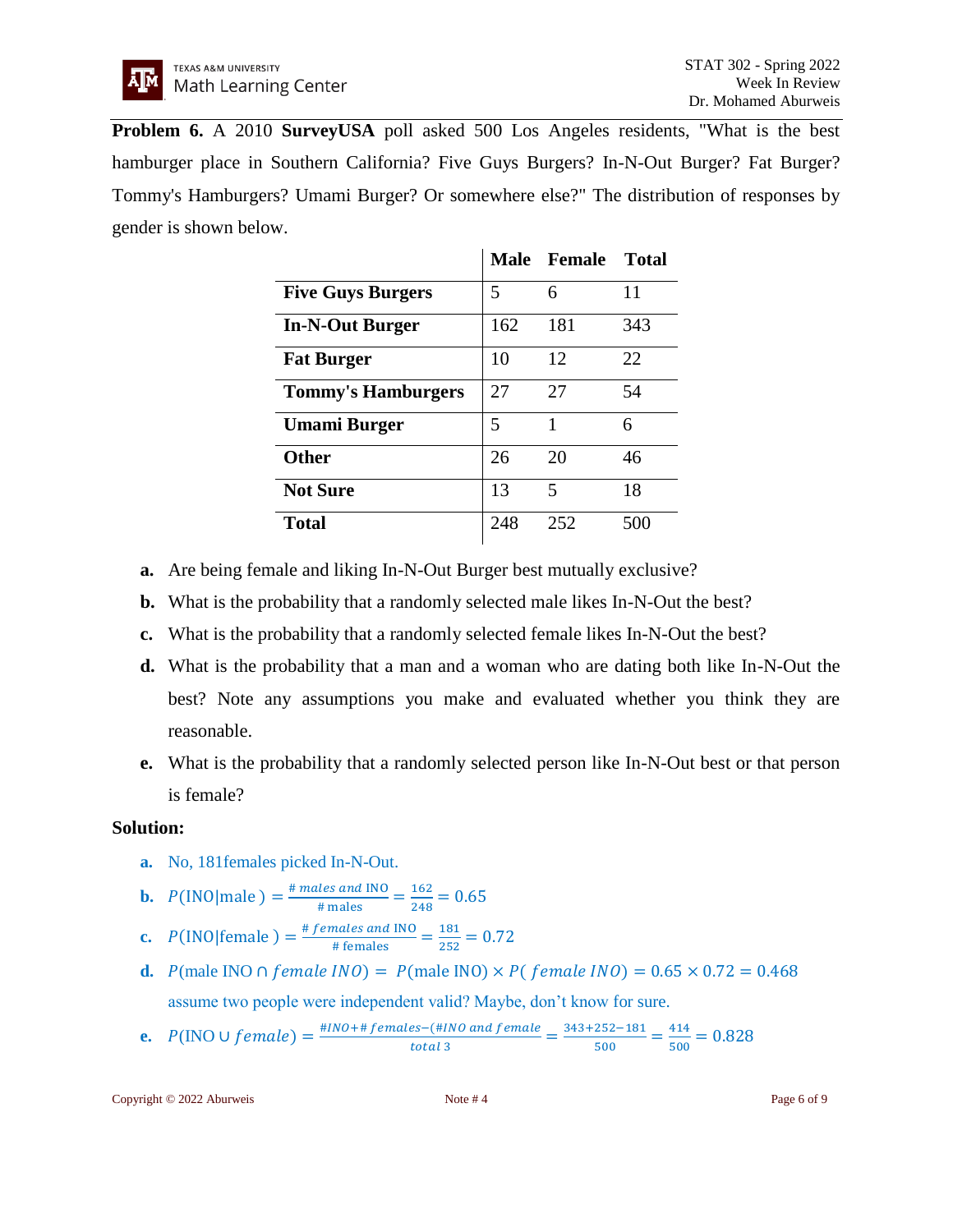**Problem 7.** Many times, when we are discussing probabilities about diseases, we talk about the risk and the odds. The risk is the same as the probability, while the odds is the probability divided by one minus the probability. One of the most common genetic disorders in the United States is Down Syndrome. If an individual has Down Syndrome, there is an increased chance that they will have a heart defect. Approximately 47% of infants born with Down Syndrome also have a heart defect?

- **a.** If a child has Down Syndrome, what is the risk of them having a heart defect?
- **b.** If a child has Down Syndrome, what is the odds of them having a heart defect? What does this mean?

### **Solution:**

- **a.**  $P$ (Heart Defect|Down Syndrome ) = 0.47
- **b.**  $Odds = \frac{P}{1}$  $\frac{P}{1-P} = \frac{0.47}{1-0.4}$  $\frac{0.47}{1-0.47} = \frac{0.47}{0.53}$  $\frac{0.47}{0.53}$  = 0.887. Children with Down Syndrome are more likely to not have a heart defect.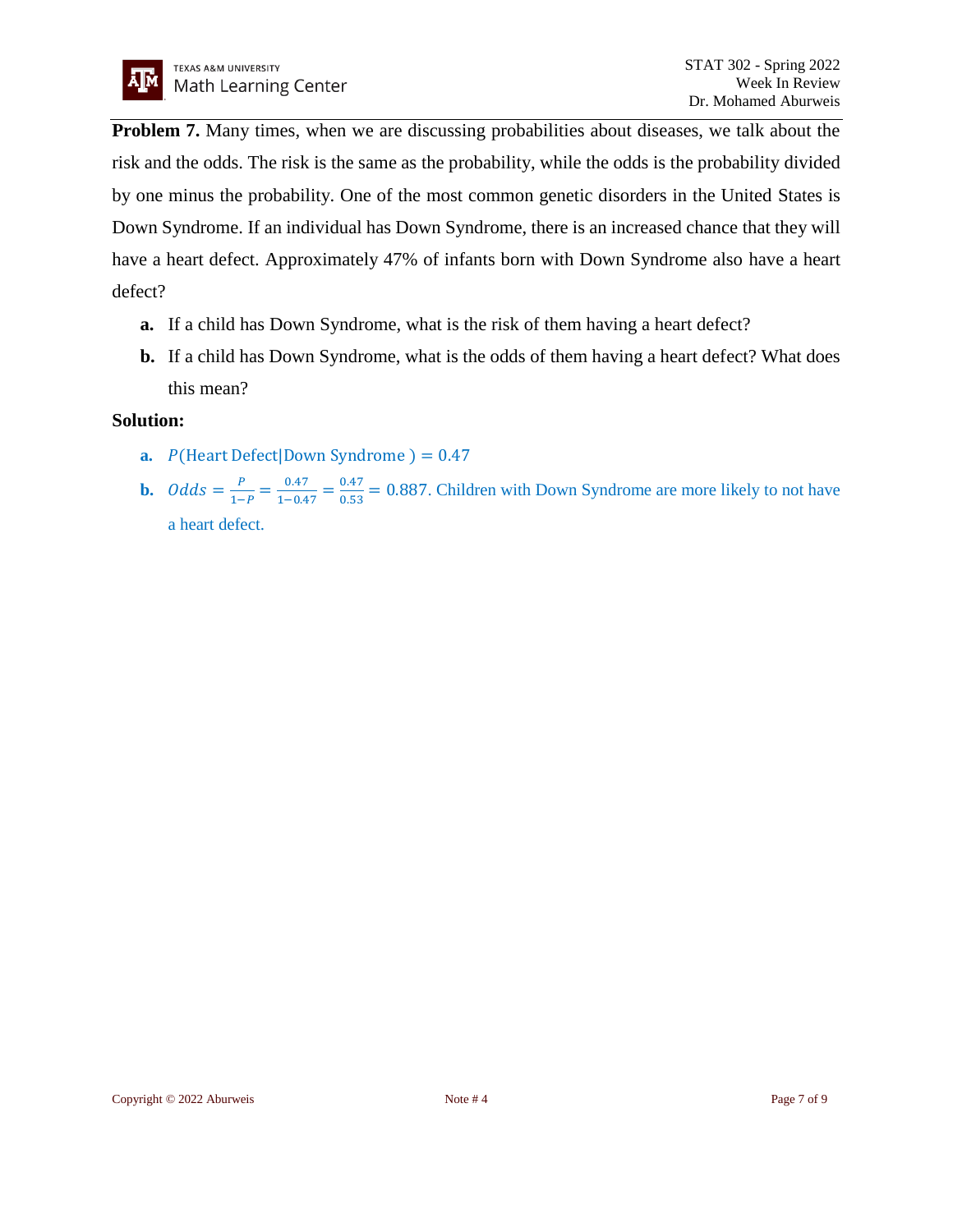

**Problem 8.** A genetic test is used to determine if people have a predisposition for thrombosis, which is the formation of a blood clot inside a blood vessel that obstructs the flow of blood through the circulatory system. It is believed that 3% of people actually have this predisposition. The genetic test is 99% accurate if a person actually has the predisposition, meaning that the probability of a positive test result when a person actually has the predisposition is 0.99. The test is 98% accurate if a person does not have the predisposition. What is the probability that a randomly selected person who tests positive for the predisposition actually has the predisposition? **Solution:**

$$
prev = P(D^{+}) = 0.03 \cdot P(T^{+} | D^{+}) = 0.99 \cdot P(T^{-} | D^{-}) = 0.98
$$



 $P(D^+ | T^+) = \frac{P(D^+ \cap T^+)}{P(T^+)} = \frac{0.0297}{0.0297 + 0.0194} = 0.6049$